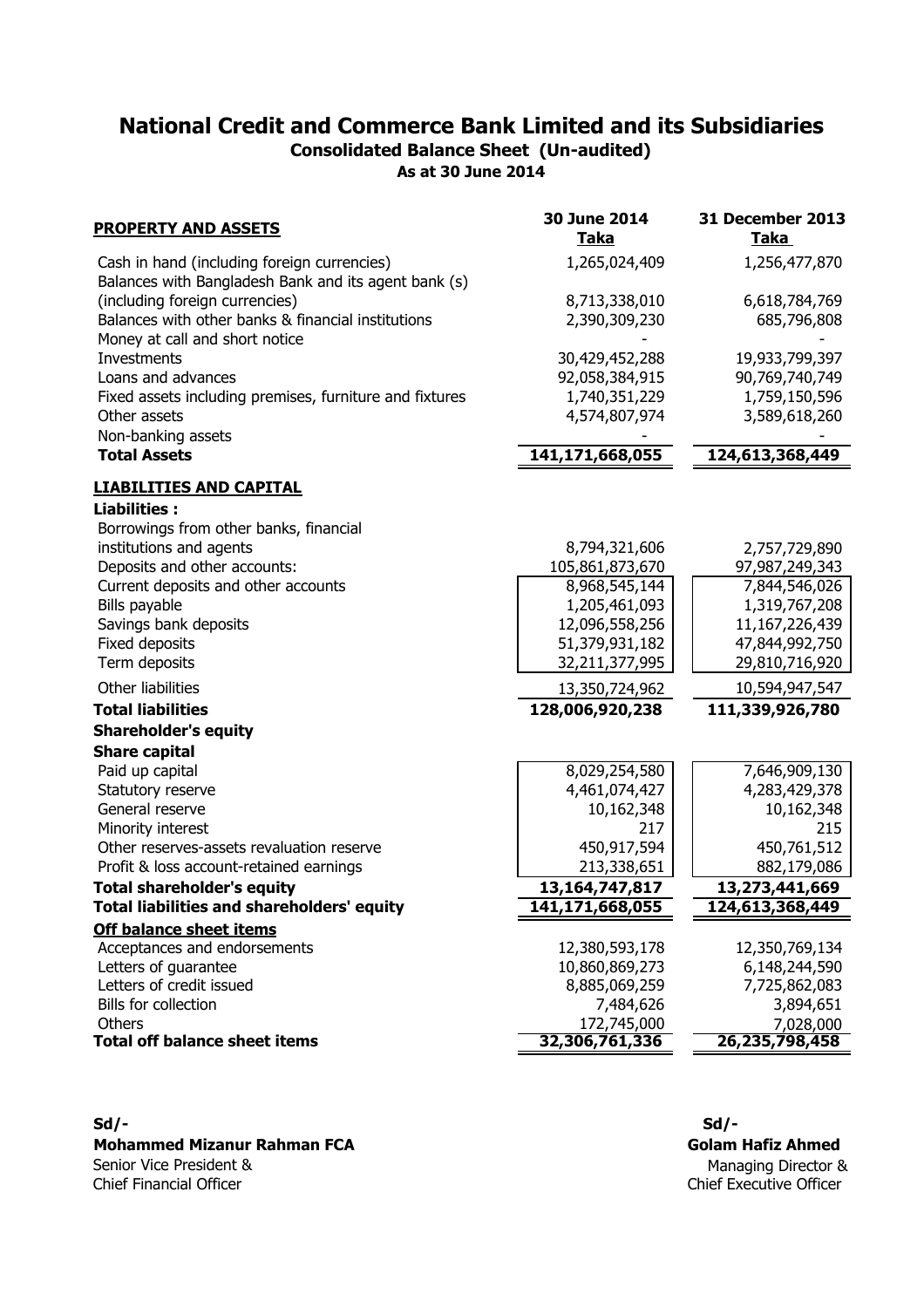**Consolidated Profit and Loss Account (Un-audited)**

**For the half-year/quarter ended 30 June 2014**

| 01 January 2014<br>01 January 2013<br>01 April 2013 to<br><b>Income and expenditure</b><br>to 30 June 2014<br>to 30 June 2013<br>June 30, 2014<br>June 30, 2013<br>Taka<br>Taka<br>Taka<br>Taka<br>6,150,816,885<br>6,214,669,499<br>2,920,626,356<br>Interest income<br>3,113,705,667<br>Less: Interest paid on deposits and borrowings<br>5,362,823,457<br>2,412,877,302<br>2,665,897,827<br>4,890,906,864<br><b>Net interest income</b><br>1,259,910,021<br>851,846,042<br>507,749,054<br>447,807,840<br>Income from investments<br>705,660,399<br>724,721,653<br>1,190,675,382<br>1,368,643,198<br>232,737,425<br>282,319,487<br>Commission, exchange and brokerage<br>474,694,688<br>499,061,885<br>Other operating income<br>186,490,617<br>180,845,099<br>118,346,852<br>125,461,288<br>2,900,396,224<br>1,564,493,730<br><b>Total operating income</b><br>3,111,770,708<br>1,580,310,268<br>Salary and allowances<br>816,985,060<br>691,059,707<br>389,005,858<br>380,892,869<br>Rent, taxes, insurance, electricity etc.<br>139,937,307<br>124,534,805<br>80,363,002<br>65,557,391<br>10,277,196<br>7,389,999<br>2,340,613<br>Legal expenses<br>4,425,502<br>Postage, stamp, telecommunication etc.<br>14,351,205<br>6,466,700<br>13,660,020<br>7,732,181<br>Stationery, printing, advertisement etc.<br>41,163,972<br>44,238,329<br>18,194,305<br>21,239,567<br>Managing Director's salary and allowances<br>3,449,516<br>4,540,000<br>1,564,516<br>1,770,000<br>Director's fees<br>755,000<br>615,000<br>430,000<br>390,000<br>Audit fees<br>Depreciation and repairs of Bank's assets<br>187,585,933<br>155,647,225<br>102,627,458<br>80,026,261<br>145,284,772<br>58,629,851<br>77,509,856<br>Other expenses<br>116,885,311<br><b>Total operating expense</b><br>1,331,390,500<br>1,184,005,360<br>665,937,170<br>636,193,257<br><b>Profit before provisions</b><br>1,780,380,208<br>1,716,390,864<br>898,556,560<br>944,117,011<br>Provision for loans and advances<br>740,051,567<br>787,049,651<br>373,640,284<br>528,038,931<br>720,179,548<br>841,059,054<br>374,568,393<br>637,306,931<br>Specific provision<br>General provision<br>(54,009,403)<br>(109, 268, 000)<br>19,872,019<br>(928, 109)<br>Provision for off-balance sheet exposures<br>61,668,264<br>61,344,675<br>21,671,294<br>10,863,469<br>Provision for investment fluctuation in shares<br>68,969,795<br>(136, 935, 301)<br>70,911,896<br>12,742,891<br>Provision for other assets<br>(9,697,909)<br>10,950,207<br>(11, 826, 783)<br>10,950,207<br><b>Total provisions</b><br>872,087,424<br>452,454,590<br>412,917,306<br>862,933,818<br><b>Profit before tax</b><br>917,446,390<br>844,303,440<br>446,101,970<br>531,199,705<br>353,888,446<br>Provision for tax<br>567,481,777<br>564,830,636<br>235,873,211<br>197,383,100<br>327,047,951<br>Current tax<br>536,468,667<br>537,990,141<br>Deferred tax<br>26,840,495<br>26,840,495<br>31,013,110<br>38,490,111<br>279,472,804<br>177,311,259<br><b>Profit after tax</b><br>349,964,613<br>210,228,759<br><b>Attributable to:</b><br>Shareholders of the bank<br>349,964,611<br>279,472,797<br>210,228,759<br>177,311,259<br>Minority interest<br>2<br>7<br>Add: Profit brought forward from last period<br>41,019,089<br>205,977,587<br>41,019,089<br>205,977,587<br><b>Total profit available for distribution</b><br>390,983,700<br>485,450,384<br>251,247,848<br>383,288,846<br><b>Appropriation:</b><br>177,645,049<br>144,323,933<br>95,132,760<br>Statutory reserve<br>93,115,902<br>144,323,933<br>95,132,760<br>177,645,049<br>93,115,902<br>290,172,944<br>Surplus in profit & loss account<br>213,338,651<br>341,126,451<br>156,115,088<br>Earnings per share (EPS)<br>0.44<br>0.37<br>0.26<br>0.23 | Half-year ended |  | <b>Quarter ended</b> |  |  |
|------------------------------------------------------------------------------------------------------------------------------------------------------------------------------------------------------------------------------------------------------------------------------------------------------------------------------------------------------------------------------------------------------------------------------------------------------------------------------------------------------------------------------------------------------------------------------------------------------------------------------------------------------------------------------------------------------------------------------------------------------------------------------------------------------------------------------------------------------------------------------------------------------------------------------------------------------------------------------------------------------------------------------------------------------------------------------------------------------------------------------------------------------------------------------------------------------------------------------------------------------------------------------------------------------------------------------------------------------------------------------------------------------------------------------------------------------------------------------------------------------------------------------------------------------------------------------------------------------------------------------------------------------------------------------------------------------------------------------------------------------------------------------------------------------------------------------------------------------------------------------------------------------------------------------------------------------------------------------------------------------------------------------------------------------------------------------------------------------------------------------------------------------------------------------------------------------------------------------------------------------------------------------------------------------------------------------------------------------------------------------------------------------------------------------------------------------------------------------------------------------------------------------------------------------------------------------------------------------------------------------------------------------------------------------------------------------------------------------------------------------------------------------------------------------------------------------------------------------------------------------------------------------------------------------------------------------------------------------------------------------------------------------------------------------------------------------------------------------------------------------------------------------------------------------------------------------------------------------------------------------------------------------------------------------------------------------------------------------------------------------------------------------------------------------------------------------------------------------------------------------------------------------------------------------------------------------------------------------------------------------------------------------------------------------------------------------------------------------------------------------|-----------------|--|----------------------|--|--|
|                                                                                                                                                                                                                                                                                                                                                                                                                                                                                                                                                                                                                                                                                                                                                                                                                                                                                                                                                                                                                                                                                                                                                                                                                                                                                                                                                                                                                                                                                                                                                                                                                                                                                                                                                                                                                                                                                                                                                                                                                                                                                                                                                                                                                                                                                                                                                                                                                                                                                                                                                                                                                                                                                                                                                                                                                                                                                                                                                                                                                                                                                                                                                                                                                                                                                                                                                                                                                                                                                                                                                                                                                                                                                                                                                      |                 |  | 01 April 2014 to     |  |  |
|                                                                                                                                                                                                                                                                                                                                                                                                                                                                                                                                                                                                                                                                                                                                                                                                                                                                                                                                                                                                                                                                                                                                                                                                                                                                                                                                                                                                                                                                                                                                                                                                                                                                                                                                                                                                                                                                                                                                                                                                                                                                                                                                                                                                                                                                                                                                                                                                                                                                                                                                                                                                                                                                                                                                                                                                                                                                                                                                                                                                                                                                                                                                                                                                                                                                                                                                                                                                                                                                                                                                                                                                                                                                                                                                                      |                 |  |                      |  |  |
|                                                                                                                                                                                                                                                                                                                                                                                                                                                                                                                                                                                                                                                                                                                                                                                                                                                                                                                                                                                                                                                                                                                                                                                                                                                                                                                                                                                                                                                                                                                                                                                                                                                                                                                                                                                                                                                                                                                                                                                                                                                                                                                                                                                                                                                                                                                                                                                                                                                                                                                                                                                                                                                                                                                                                                                                                                                                                                                                                                                                                                                                                                                                                                                                                                                                                                                                                                                                                                                                                                                                                                                                                                                                                                                                                      |                 |  |                      |  |  |
|                                                                                                                                                                                                                                                                                                                                                                                                                                                                                                                                                                                                                                                                                                                                                                                                                                                                                                                                                                                                                                                                                                                                                                                                                                                                                                                                                                                                                                                                                                                                                                                                                                                                                                                                                                                                                                                                                                                                                                                                                                                                                                                                                                                                                                                                                                                                                                                                                                                                                                                                                                                                                                                                                                                                                                                                                                                                                                                                                                                                                                                                                                                                                                                                                                                                                                                                                                                                                                                                                                                                                                                                                                                                                                                                                      |                 |  |                      |  |  |
|                                                                                                                                                                                                                                                                                                                                                                                                                                                                                                                                                                                                                                                                                                                                                                                                                                                                                                                                                                                                                                                                                                                                                                                                                                                                                                                                                                                                                                                                                                                                                                                                                                                                                                                                                                                                                                                                                                                                                                                                                                                                                                                                                                                                                                                                                                                                                                                                                                                                                                                                                                                                                                                                                                                                                                                                                                                                                                                                                                                                                                                                                                                                                                                                                                                                                                                                                                                                                                                                                                                                                                                                                                                                                                                                                      |                 |  |                      |  |  |
|                                                                                                                                                                                                                                                                                                                                                                                                                                                                                                                                                                                                                                                                                                                                                                                                                                                                                                                                                                                                                                                                                                                                                                                                                                                                                                                                                                                                                                                                                                                                                                                                                                                                                                                                                                                                                                                                                                                                                                                                                                                                                                                                                                                                                                                                                                                                                                                                                                                                                                                                                                                                                                                                                                                                                                                                                                                                                                                                                                                                                                                                                                                                                                                                                                                                                                                                                                                                                                                                                                                                                                                                                                                                                                                                                      |                 |  |                      |  |  |
|                                                                                                                                                                                                                                                                                                                                                                                                                                                                                                                                                                                                                                                                                                                                                                                                                                                                                                                                                                                                                                                                                                                                                                                                                                                                                                                                                                                                                                                                                                                                                                                                                                                                                                                                                                                                                                                                                                                                                                                                                                                                                                                                                                                                                                                                                                                                                                                                                                                                                                                                                                                                                                                                                                                                                                                                                                                                                                                                                                                                                                                                                                                                                                                                                                                                                                                                                                                                                                                                                                                                                                                                                                                                                                                                                      |                 |  |                      |  |  |
|                                                                                                                                                                                                                                                                                                                                                                                                                                                                                                                                                                                                                                                                                                                                                                                                                                                                                                                                                                                                                                                                                                                                                                                                                                                                                                                                                                                                                                                                                                                                                                                                                                                                                                                                                                                                                                                                                                                                                                                                                                                                                                                                                                                                                                                                                                                                                                                                                                                                                                                                                                                                                                                                                                                                                                                                                                                                                                                                                                                                                                                                                                                                                                                                                                                                                                                                                                                                                                                                                                                                                                                                                                                                                                                                                      |                 |  |                      |  |  |
|                                                                                                                                                                                                                                                                                                                                                                                                                                                                                                                                                                                                                                                                                                                                                                                                                                                                                                                                                                                                                                                                                                                                                                                                                                                                                                                                                                                                                                                                                                                                                                                                                                                                                                                                                                                                                                                                                                                                                                                                                                                                                                                                                                                                                                                                                                                                                                                                                                                                                                                                                                                                                                                                                                                                                                                                                                                                                                                                                                                                                                                                                                                                                                                                                                                                                                                                                                                                                                                                                                                                                                                                                                                                                                                                                      |                 |  |                      |  |  |
|                                                                                                                                                                                                                                                                                                                                                                                                                                                                                                                                                                                                                                                                                                                                                                                                                                                                                                                                                                                                                                                                                                                                                                                                                                                                                                                                                                                                                                                                                                                                                                                                                                                                                                                                                                                                                                                                                                                                                                                                                                                                                                                                                                                                                                                                                                                                                                                                                                                                                                                                                                                                                                                                                                                                                                                                                                                                                                                                                                                                                                                                                                                                                                                                                                                                                                                                                                                                                                                                                                                                                                                                                                                                                                                                                      |                 |  |                      |  |  |
|                                                                                                                                                                                                                                                                                                                                                                                                                                                                                                                                                                                                                                                                                                                                                                                                                                                                                                                                                                                                                                                                                                                                                                                                                                                                                                                                                                                                                                                                                                                                                                                                                                                                                                                                                                                                                                                                                                                                                                                                                                                                                                                                                                                                                                                                                                                                                                                                                                                                                                                                                                                                                                                                                                                                                                                                                                                                                                                                                                                                                                                                                                                                                                                                                                                                                                                                                                                                                                                                                                                                                                                                                                                                                                                                                      |                 |  |                      |  |  |
|                                                                                                                                                                                                                                                                                                                                                                                                                                                                                                                                                                                                                                                                                                                                                                                                                                                                                                                                                                                                                                                                                                                                                                                                                                                                                                                                                                                                                                                                                                                                                                                                                                                                                                                                                                                                                                                                                                                                                                                                                                                                                                                                                                                                                                                                                                                                                                                                                                                                                                                                                                                                                                                                                                                                                                                                                                                                                                                                                                                                                                                                                                                                                                                                                                                                                                                                                                                                                                                                                                                                                                                                                                                                                                                                                      |                 |  |                      |  |  |
|                                                                                                                                                                                                                                                                                                                                                                                                                                                                                                                                                                                                                                                                                                                                                                                                                                                                                                                                                                                                                                                                                                                                                                                                                                                                                                                                                                                                                                                                                                                                                                                                                                                                                                                                                                                                                                                                                                                                                                                                                                                                                                                                                                                                                                                                                                                                                                                                                                                                                                                                                                                                                                                                                                                                                                                                                                                                                                                                                                                                                                                                                                                                                                                                                                                                                                                                                                                                                                                                                                                                                                                                                                                                                                                                                      |                 |  |                      |  |  |
|                                                                                                                                                                                                                                                                                                                                                                                                                                                                                                                                                                                                                                                                                                                                                                                                                                                                                                                                                                                                                                                                                                                                                                                                                                                                                                                                                                                                                                                                                                                                                                                                                                                                                                                                                                                                                                                                                                                                                                                                                                                                                                                                                                                                                                                                                                                                                                                                                                                                                                                                                                                                                                                                                                                                                                                                                                                                                                                                                                                                                                                                                                                                                                                                                                                                                                                                                                                                                                                                                                                                                                                                                                                                                                                                                      |                 |  |                      |  |  |
|                                                                                                                                                                                                                                                                                                                                                                                                                                                                                                                                                                                                                                                                                                                                                                                                                                                                                                                                                                                                                                                                                                                                                                                                                                                                                                                                                                                                                                                                                                                                                                                                                                                                                                                                                                                                                                                                                                                                                                                                                                                                                                                                                                                                                                                                                                                                                                                                                                                                                                                                                                                                                                                                                                                                                                                                                                                                                                                                                                                                                                                                                                                                                                                                                                                                                                                                                                                                                                                                                                                                                                                                                                                                                                                                                      |                 |  |                      |  |  |
|                                                                                                                                                                                                                                                                                                                                                                                                                                                                                                                                                                                                                                                                                                                                                                                                                                                                                                                                                                                                                                                                                                                                                                                                                                                                                                                                                                                                                                                                                                                                                                                                                                                                                                                                                                                                                                                                                                                                                                                                                                                                                                                                                                                                                                                                                                                                                                                                                                                                                                                                                                                                                                                                                                                                                                                                                                                                                                                                                                                                                                                                                                                                                                                                                                                                                                                                                                                                                                                                                                                                                                                                                                                                                                                                                      |                 |  |                      |  |  |
|                                                                                                                                                                                                                                                                                                                                                                                                                                                                                                                                                                                                                                                                                                                                                                                                                                                                                                                                                                                                                                                                                                                                                                                                                                                                                                                                                                                                                                                                                                                                                                                                                                                                                                                                                                                                                                                                                                                                                                                                                                                                                                                                                                                                                                                                                                                                                                                                                                                                                                                                                                                                                                                                                                                                                                                                                                                                                                                                                                                                                                                                                                                                                                                                                                                                                                                                                                                                                                                                                                                                                                                                                                                                                                                                                      |                 |  |                      |  |  |
|                                                                                                                                                                                                                                                                                                                                                                                                                                                                                                                                                                                                                                                                                                                                                                                                                                                                                                                                                                                                                                                                                                                                                                                                                                                                                                                                                                                                                                                                                                                                                                                                                                                                                                                                                                                                                                                                                                                                                                                                                                                                                                                                                                                                                                                                                                                                                                                                                                                                                                                                                                                                                                                                                                                                                                                                                                                                                                                                                                                                                                                                                                                                                                                                                                                                                                                                                                                                                                                                                                                                                                                                                                                                                                                                                      |                 |  |                      |  |  |
|                                                                                                                                                                                                                                                                                                                                                                                                                                                                                                                                                                                                                                                                                                                                                                                                                                                                                                                                                                                                                                                                                                                                                                                                                                                                                                                                                                                                                                                                                                                                                                                                                                                                                                                                                                                                                                                                                                                                                                                                                                                                                                                                                                                                                                                                                                                                                                                                                                                                                                                                                                                                                                                                                                                                                                                                                                                                                                                                                                                                                                                                                                                                                                                                                                                                                                                                                                                                                                                                                                                                                                                                                                                                                                                                                      |                 |  |                      |  |  |
|                                                                                                                                                                                                                                                                                                                                                                                                                                                                                                                                                                                                                                                                                                                                                                                                                                                                                                                                                                                                                                                                                                                                                                                                                                                                                                                                                                                                                                                                                                                                                                                                                                                                                                                                                                                                                                                                                                                                                                                                                                                                                                                                                                                                                                                                                                                                                                                                                                                                                                                                                                                                                                                                                                                                                                                                                                                                                                                                                                                                                                                                                                                                                                                                                                                                                                                                                                                                                                                                                                                                                                                                                                                                                                                                                      |                 |  |                      |  |  |
|                                                                                                                                                                                                                                                                                                                                                                                                                                                                                                                                                                                                                                                                                                                                                                                                                                                                                                                                                                                                                                                                                                                                                                                                                                                                                                                                                                                                                                                                                                                                                                                                                                                                                                                                                                                                                                                                                                                                                                                                                                                                                                                                                                                                                                                                                                                                                                                                                                                                                                                                                                                                                                                                                                                                                                                                                                                                                                                                                                                                                                                                                                                                                                                                                                                                                                                                                                                                                                                                                                                                                                                                                                                                                                                                                      |                 |  |                      |  |  |
|                                                                                                                                                                                                                                                                                                                                                                                                                                                                                                                                                                                                                                                                                                                                                                                                                                                                                                                                                                                                                                                                                                                                                                                                                                                                                                                                                                                                                                                                                                                                                                                                                                                                                                                                                                                                                                                                                                                                                                                                                                                                                                                                                                                                                                                                                                                                                                                                                                                                                                                                                                                                                                                                                                                                                                                                                                                                                                                                                                                                                                                                                                                                                                                                                                                                                                                                                                                                                                                                                                                                                                                                                                                                                                                                                      |                 |  |                      |  |  |
|                                                                                                                                                                                                                                                                                                                                                                                                                                                                                                                                                                                                                                                                                                                                                                                                                                                                                                                                                                                                                                                                                                                                                                                                                                                                                                                                                                                                                                                                                                                                                                                                                                                                                                                                                                                                                                                                                                                                                                                                                                                                                                                                                                                                                                                                                                                                                                                                                                                                                                                                                                                                                                                                                                                                                                                                                                                                                                                                                                                                                                                                                                                                                                                                                                                                                                                                                                                                                                                                                                                                                                                                                                                                                                                                                      |                 |  |                      |  |  |
|                                                                                                                                                                                                                                                                                                                                                                                                                                                                                                                                                                                                                                                                                                                                                                                                                                                                                                                                                                                                                                                                                                                                                                                                                                                                                                                                                                                                                                                                                                                                                                                                                                                                                                                                                                                                                                                                                                                                                                                                                                                                                                                                                                                                                                                                                                                                                                                                                                                                                                                                                                                                                                                                                                                                                                                                                                                                                                                                                                                                                                                                                                                                                                                                                                                                                                                                                                                                                                                                                                                                                                                                                                                                                                                                                      |                 |  |                      |  |  |
|                                                                                                                                                                                                                                                                                                                                                                                                                                                                                                                                                                                                                                                                                                                                                                                                                                                                                                                                                                                                                                                                                                                                                                                                                                                                                                                                                                                                                                                                                                                                                                                                                                                                                                                                                                                                                                                                                                                                                                                                                                                                                                                                                                                                                                                                                                                                                                                                                                                                                                                                                                                                                                                                                                                                                                                                                                                                                                                                                                                                                                                                                                                                                                                                                                                                                                                                                                                                                                                                                                                                                                                                                                                                                                                                                      |                 |  |                      |  |  |
|                                                                                                                                                                                                                                                                                                                                                                                                                                                                                                                                                                                                                                                                                                                                                                                                                                                                                                                                                                                                                                                                                                                                                                                                                                                                                                                                                                                                                                                                                                                                                                                                                                                                                                                                                                                                                                                                                                                                                                                                                                                                                                                                                                                                                                                                                                                                                                                                                                                                                                                                                                                                                                                                                                                                                                                                                                                                                                                                                                                                                                                                                                                                                                                                                                                                                                                                                                                                                                                                                                                                                                                                                                                                                                                                                      |                 |  |                      |  |  |
|                                                                                                                                                                                                                                                                                                                                                                                                                                                                                                                                                                                                                                                                                                                                                                                                                                                                                                                                                                                                                                                                                                                                                                                                                                                                                                                                                                                                                                                                                                                                                                                                                                                                                                                                                                                                                                                                                                                                                                                                                                                                                                                                                                                                                                                                                                                                                                                                                                                                                                                                                                                                                                                                                                                                                                                                                                                                                                                                                                                                                                                                                                                                                                                                                                                                                                                                                                                                                                                                                                                                                                                                                                                                                                                                                      |                 |  |                      |  |  |
|                                                                                                                                                                                                                                                                                                                                                                                                                                                                                                                                                                                                                                                                                                                                                                                                                                                                                                                                                                                                                                                                                                                                                                                                                                                                                                                                                                                                                                                                                                                                                                                                                                                                                                                                                                                                                                                                                                                                                                                                                                                                                                                                                                                                                                                                                                                                                                                                                                                                                                                                                                                                                                                                                                                                                                                                                                                                                                                                                                                                                                                                                                                                                                                                                                                                                                                                                                                                                                                                                                                                                                                                                                                                                                                                                      |                 |  |                      |  |  |
|                                                                                                                                                                                                                                                                                                                                                                                                                                                                                                                                                                                                                                                                                                                                                                                                                                                                                                                                                                                                                                                                                                                                                                                                                                                                                                                                                                                                                                                                                                                                                                                                                                                                                                                                                                                                                                                                                                                                                                                                                                                                                                                                                                                                                                                                                                                                                                                                                                                                                                                                                                                                                                                                                                                                                                                                                                                                                                                                                                                                                                                                                                                                                                                                                                                                                                                                                                                                                                                                                                                                                                                                                                                                                                                                                      |                 |  |                      |  |  |
|                                                                                                                                                                                                                                                                                                                                                                                                                                                                                                                                                                                                                                                                                                                                                                                                                                                                                                                                                                                                                                                                                                                                                                                                                                                                                                                                                                                                                                                                                                                                                                                                                                                                                                                                                                                                                                                                                                                                                                                                                                                                                                                                                                                                                                                                                                                                                                                                                                                                                                                                                                                                                                                                                                                                                                                                                                                                                                                                                                                                                                                                                                                                                                                                                                                                                                                                                                                                                                                                                                                                                                                                                                                                                                                                                      |                 |  |                      |  |  |
|                                                                                                                                                                                                                                                                                                                                                                                                                                                                                                                                                                                                                                                                                                                                                                                                                                                                                                                                                                                                                                                                                                                                                                                                                                                                                                                                                                                                                                                                                                                                                                                                                                                                                                                                                                                                                                                                                                                                                                                                                                                                                                                                                                                                                                                                                                                                                                                                                                                                                                                                                                                                                                                                                                                                                                                                                                                                                                                                                                                                                                                                                                                                                                                                                                                                                                                                                                                                                                                                                                                                                                                                                                                                                                                                                      |                 |  |                      |  |  |
|                                                                                                                                                                                                                                                                                                                                                                                                                                                                                                                                                                                                                                                                                                                                                                                                                                                                                                                                                                                                                                                                                                                                                                                                                                                                                                                                                                                                                                                                                                                                                                                                                                                                                                                                                                                                                                                                                                                                                                                                                                                                                                                                                                                                                                                                                                                                                                                                                                                                                                                                                                                                                                                                                                                                                                                                                                                                                                                                                                                                                                                                                                                                                                                                                                                                                                                                                                                                                                                                                                                                                                                                                                                                                                                                                      |                 |  |                      |  |  |
|                                                                                                                                                                                                                                                                                                                                                                                                                                                                                                                                                                                                                                                                                                                                                                                                                                                                                                                                                                                                                                                                                                                                                                                                                                                                                                                                                                                                                                                                                                                                                                                                                                                                                                                                                                                                                                                                                                                                                                                                                                                                                                                                                                                                                                                                                                                                                                                                                                                                                                                                                                                                                                                                                                                                                                                                                                                                                                                                                                                                                                                                                                                                                                                                                                                                                                                                                                                                                                                                                                                                                                                                                                                                                                                                                      |                 |  |                      |  |  |
|                                                                                                                                                                                                                                                                                                                                                                                                                                                                                                                                                                                                                                                                                                                                                                                                                                                                                                                                                                                                                                                                                                                                                                                                                                                                                                                                                                                                                                                                                                                                                                                                                                                                                                                                                                                                                                                                                                                                                                                                                                                                                                                                                                                                                                                                                                                                                                                                                                                                                                                                                                                                                                                                                                                                                                                                                                                                                                                                                                                                                                                                                                                                                                                                                                                                                                                                                                                                                                                                                                                                                                                                                                                                                                                                                      |                 |  |                      |  |  |
|                                                                                                                                                                                                                                                                                                                                                                                                                                                                                                                                                                                                                                                                                                                                                                                                                                                                                                                                                                                                                                                                                                                                                                                                                                                                                                                                                                                                                                                                                                                                                                                                                                                                                                                                                                                                                                                                                                                                                                                                                                                                                                                                                                                                                                                                                                                                                                                                                                                                                                                                                                                                                                                                                                                                                                                                                                                                                                                                                                                                                                                                                                                                                                                                                                                                                                                                                                                                                                                                                                                                                                                                                                                                                                                                                      |                 |  |                      |  |  |
|                                                                                                                                                                                                                                                                                                                                                                                                                                                                                                                                                                                                                                                                                                                                                                                                                                                                                                                                                                                                                                                                                                                                                                                                                                                                                                                                                                                                                                                                                                                                                                                                                                                                                                                                                                                                                                                                                                                                                                                                                                                                                                                                                                                                                                                                                                                                                                                                                                                                                                                                                                                                                                                                                                                                                                                                                                                                                                                                                                                                                                                                                                                                                                                                                                                                                                                                                                                                                                                                                                                                                                                                                                                                                                                                                      |                 |  |                      |  |  |
|                                                                                                                                                                                                                                                                                                                                                                                                                                                                                                                                                                                                                                                                                                                                                                                                                                                                                                                                                                                                                                                                                                                                                                                                                                                                                                                                                                                                                                                                                                                                                                                                                                                                                                                                                                                                                                                                                                                                                                                                                                                                                                                                                                                                                                                                                                                                                                                                                                                                                                                                                                                                                                                                                                                                                                                                                                                                                                                                                                                                                                                                                                                                                                                                                                                                                                                                                                                                                                                                                                                                                                                                                                                                                                                                                      |                 |  |                      |  |  |
|                                                                                                                                                                                                                                                                                                                                                                                                                                                                                                                                                                                                                                                                                                                                                                                                                                                                                                                                                                                                                                                                                                                                                                                                                                                                                                                                                                                                                                                                                                                                                                                                                                                                                                                                                                                                                                                                                                                                                                                                                                                                                                                                                                                                                                                                                                                                                                                                                                                                                                                                                                                                                                                                                                                                                                                                                                                                                                                                                                                                                                                                                                                                                                                                                                                                                                                                                                                                                                                                                                                                                                                                                                                                                                                                                      |                 |  |                      |  |  |
|                                                                                                                                                                                                                                                                                                                                                                                                                                                                                                                                                                                                                                                                                                                                                                                                                                                                                                                                                                                                                                                                                                                                                                                                                                                                                                                                                                                                                                                                                                                                                                                                                                                                                                                                                                                                                                                                                                                                                                                                                                                                                                                                                                                                                                                                                                                                                                                                                                                                                                                                                                                                                                                                                                                                                                                                                                                                                                                                                                                                                                                                                                                                                                                                                                                                                                                                                                                                                                                                                                                                                                                                                                                                                                                                                      |                 |  |                      |  |  |
|                                                                                                                                                                                                                                                                                                                                                                                                                                                                                                                                                                                                                                                                                                                                                                                                                                                                                                                                                                                                                                                                                                                                                                                                                                                                                                                                                                                                                                                                                                                                                                                                                                                                                                                                                                                                                                                                                                                                                                                                                                                                                                                                                                                                                                                                                                                                                                                                                                                                                                                                                                                                                                                                                                                                                                                                                                                                                                                                                                                                                                                                                                                                                                                                                                                                                                                                                                                                                                                                                                                                                                                                                                                                                                                                                      |                 |  |                      |  |  |
|                                                                                                                                                                                                                                                                                                                                                                                                                                                                                                                                                                                                                                                                                                                                                                                                                                                                                                                                                                                                                                                                                                                                                                                                                                                                                                                                                                                                                                                                                                                                                                                                                                                                                                                                                                                                                                                                                                                                                                                                                                                                                                                                                                                                                                                                                                                                                                                                                                                                                                                                                                                                                                                                                                                                                                                                                                                                                                                                                                                                                                                                                                                                                                                                                                                                                                                                                                                                                                                                                                                                                                                                                                                                                                                                                      |                 |  |                      |  |  |
|                                                                                                                                                                                                                                                                                                                                                                                                                                                                                                                                                                                                                                                                                                                                                                                                                                                                                                                                                                                                                                                                                                                                                                                                                                                                                                                                                                                                                                                                                                                                                                                                                                                                                                                                                                                                                                                                                                                                                                                                                                                                                                                                                                                                                                                                                                                                                                                                                                                                                                                                                                                                                                                                                                                                                                                                                                                                                                                                                                                                                                                                                                                                                                                                                                                                                                                                                                                                                                                                                                                                                                                                                                                                                                                                                      |                 |  |                      |  |  |

**Sd/- Sd/- Mohammed Mizanur Rahman FCA** Senior Vice President & Chief Financial Officer

**Golam Hafiz Ahmed** Managing Director & Chief Executive Officer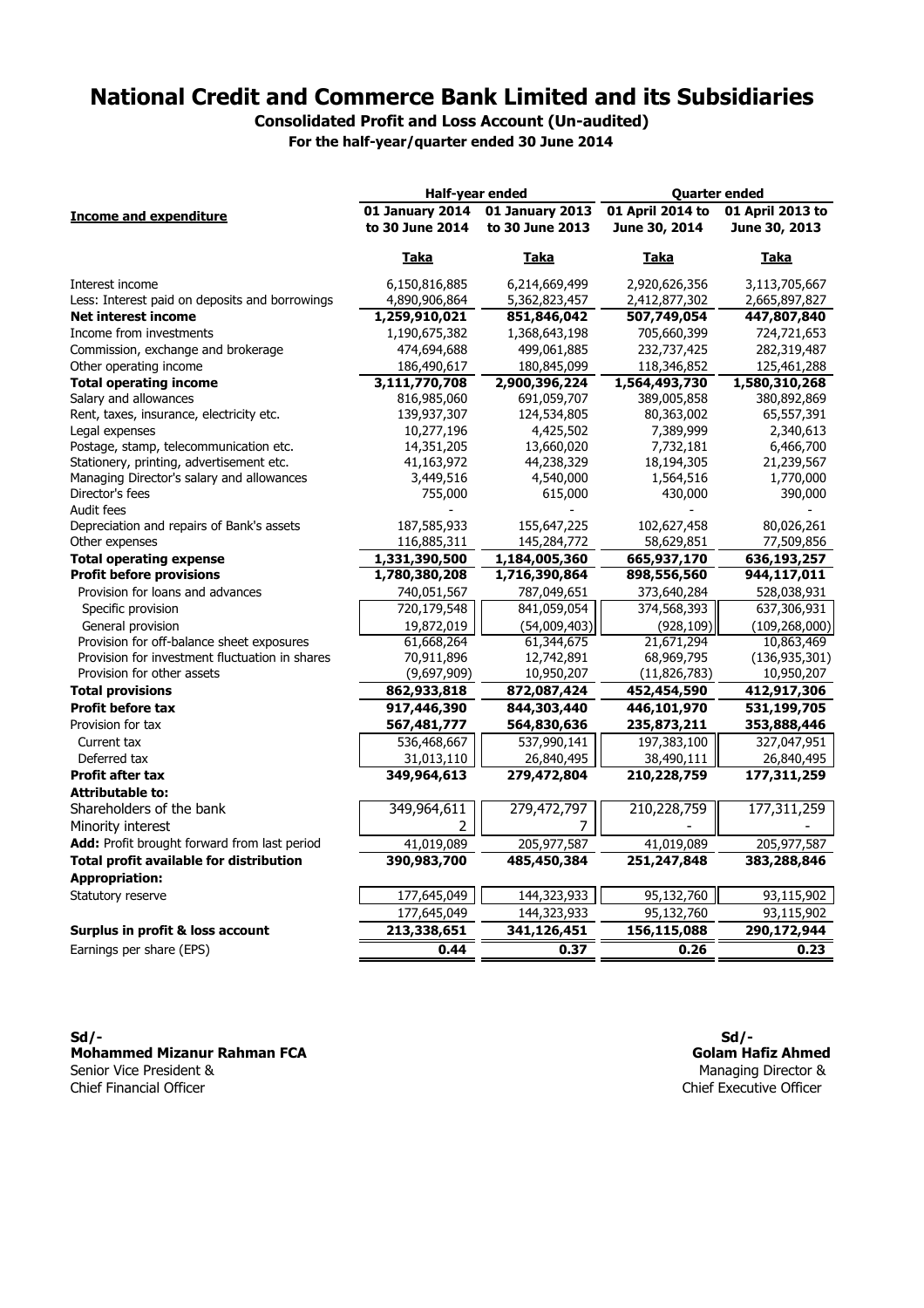**Consolidated Cash Flow Statement (Un-audited) For the half-year ended 30 June 2014**

| <b>Particulars</b>                                                                                             | 01 January 2014<br>to 30 June 2014<br>Taka | <b>01 January 2013</b><br>to 30 June 2013<br>Taka |
|----------------------------------------------------------------------------------------------------------------|--------------------------------------------|---------------------------------------------------|
| A) Cash flows from operating activities                                                                        |                                            |                                                   |
| Interest received in cash                                                                                      | 6,959,638,720                              | 7,113,032,649                                     |
| Interest paid by cash                                                                                          | (3,790,045,073)                            | (4,598,309,129)                                   |
| Dividend received                                                                                              | 37,292,727                                 | 14,782,149                                        |
| Fees and commission received in cash                                                                           | 361,393,707                                | 359,499,781                                       |
| Recoveries of loans previously written off                                                                     | 8,853,112                                  | 9,442,338                                         |
| Cash paid to employees                                                                                         | (820, 434, 576)                            | (695, 599, 707)                                   |
| Cash paid to suppliers                                                                                         | (104, 552, 946)                            | (163, 412, 999)                                   |
| Income tax paid                                                                                                | (667, 682, 761)                            | (868, 711, 984)                                   |
| Received from other operating activities                                                                       | 533,327,823                                | 706,941,139                                       |
| Paid for other operating activities                                                                            | (327, 357, 617)                            | (245, 422, 372)                                   |
| Operating profit before changes in operating                                                                   | 2,190,433,116                              | 1,632,241,865                                     |
| assets and liabilities                                                                                         |                                            |                                                   |
| Increase/(decrease) in operating assets and liabilities                                                        |                                            |                                                   |
| Purchase-sale of trading securities                                                                            | (10,617,848,661)                           | 3,236,681,668                                     |
| Loans and advances to other Banks                                                                              |                                            |                                                   |
| Loans and advances to customers (other than Banks)                                                             | (1,288,644,166)                            | (2,332,572,441)                                   |
| Other assets                                                                                                   | (201, 959, 572)                            | (332, 864, 957)                                   |
| Deposit from other Banks/borrowings                                                                            | 8,074,624,327                              | (2,607,251,250)                                   |
| Deposits from customers (other than Banks)                                                                     | 3,680,017,583                              | 112,846,163                                       |
| Other liabilities account of customers                                                                         | (341, 788, 744)                            | (191, 412, 835)                                   |
| Other liabilities                                                                                              | 620,908,454                                | 368,248,655                                       |
| Net cash received from operating activities                                                                    | 2,115,742,337                              | (114, 083, 132)                                   |
| <b>B) Cash flows from investing activities</b><br>Proceeds from sale of securities                             | 171,439,445                                |                                                   |
|                                                                                                                |                                            | 108,635,248                                       |
| Payment for purchase of securities                                                                             | (105, 172, 931)                            | (125, 675, 279)                                   |
| Purchase of property, plant & equipments                                                                       | (53, 582, 370)                             | (79, 471, 073)                                    |
| Sales proceeds of fixed assets                                                                                 | 931,562<br>13,615,706                      | 1,665,006                                         |
| Net cash used in investing activities<br>C) Cash flows from financing activities                               |                                            | (94, 846, 098)                                    |
| Received from issue of loan capital and debt securities                                                        | 2,156,574,133                              | (90, 916, 869)                                    |
| Cash dividend paid                                                                                             |                                            |                                                   |
| Net cash received from financing activities                                                                    | (458, 814, 548)                            | (90, 916, 869)                                    |
|                                                                                                                | 1,697,759,585                              |                                                   |
| D) Net increase/(decrease) in cash (A+B+C)<br>Effects of exchange rate changes on cash<br>and cash-equivalents | 3,827,117,628                              | (299, 846, 099)                                   |
| E) Opening cash and cash-equivalents                                                                           | 8,546,496,621                              | 9,037,722,218                                     |
| F) Closing cash and cash-equivalents (D+E)                                                                     | 12,373,614,249                             | 8,737,876,119                                     |

**Mohammed Mizanur Rahman FCA** Senior Vice President &<br>Chief Financial Officer

**Sd/- Sd/-** Chief Executive Officer Managing Director & **Golam Hafiz Ahmed**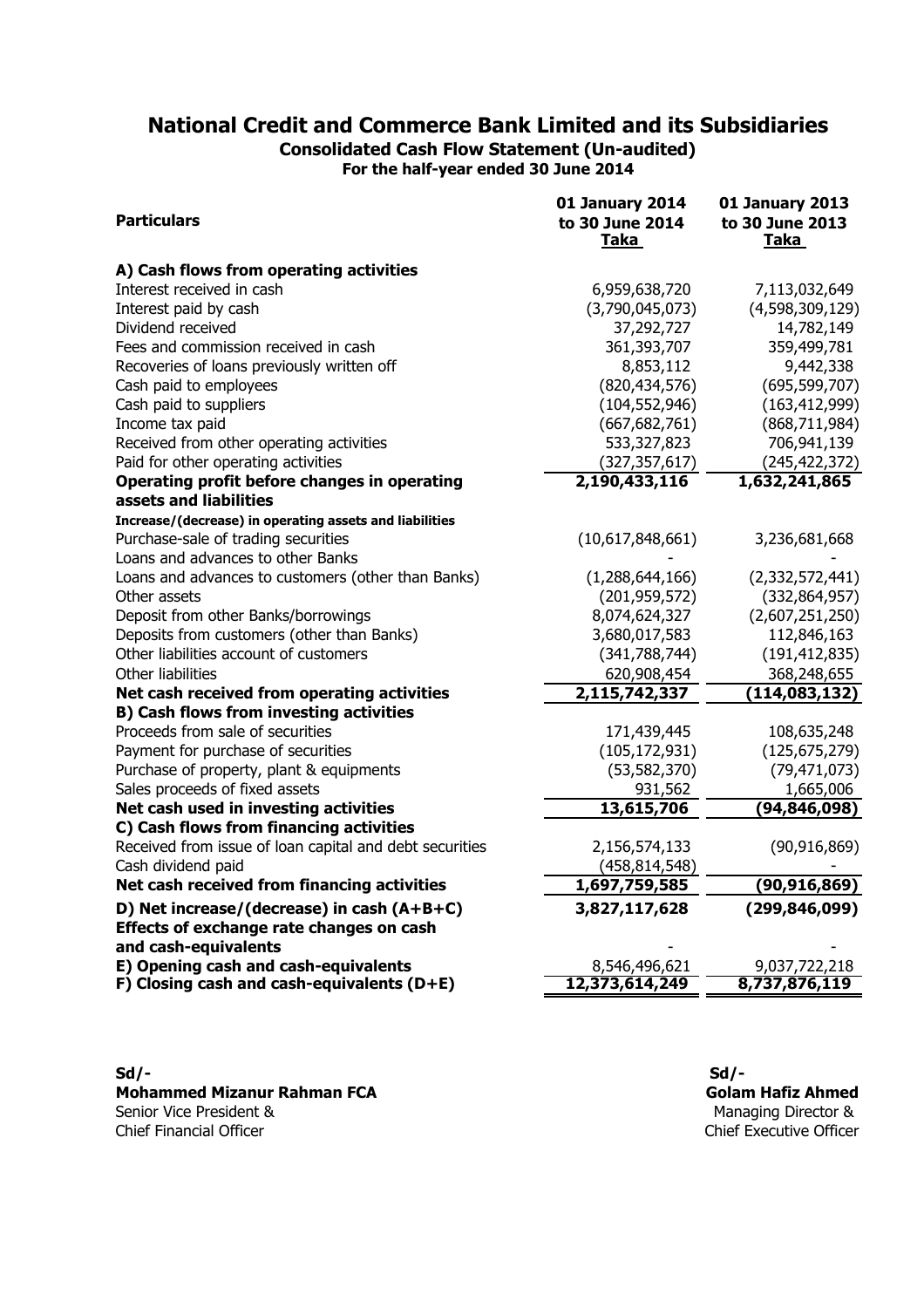**Consolidated Statement of Changes in Equity** 

**(Un-audited)**

|                                                                                                     | For the period from 01 January 2013 to 30 June 2013 |                             |                                                                                      |                                    |                    |                                                            |                              |
|-----------------------------------------------------------------------------------------------------|-----------------------------------------------------|-----------------------------|--------------------------------------------------------------------------------------|------------------------------------|--------------------|------------------------------------------------------------|------------------------------|
| <b>Particulars</b>                                                                                  | Paid-up capital                                     | <b>Statutory</b><br>reserve | <b>Other reserve (Assets</b><br>& Govt.securities<br>revaluation reserve)            | <b>Minority</b><br><i>interest</i> | General<br>reserve | <b>Profit and loss</b><br>account-<br>retained<br>earnings | <b>Total</b>                 |
| <b>Balance at 1st January 2013</b>                                                                  | 6,951,735,580                                       | 3,818,042,032               | 469,729,455                                                                          | 212                                | 10,162,348         | 894,666,660                                                | 12,144,336,287               |
| Bonus Share transferred to paid-up capital                                                          | 695,173,550                                         |                             |                                                                                      |                                    |                    | (695, 173, 550)                                            |                              |
| Net profit for the period ended 30 June 2013                                                        |                                                     |                             |                                                                                      |                                    |                    | 279,472,797                                                | 279,472,797                  |
| Transfer to statutory reserve                                                                       |                                                     | 144,323,933                 |                                                                                      |                                    |                    | (144, 323, 933)                                            |                              |
| Minority interest                                                                                   |                                                     |                             |                                                                                      | $\overline{7}$                     |                    |                                                            | 7                            |
| Surplus/(deficit) on account of revaluation of Govt.<br>Securities (Treasury bills/bonds) HTM & HFT |                                                     |                             |                                                                                      |                                    |                    |                                                            |                              |
| adjusted during the period                                                                          |                                                     |                             | (12,831,629)                                                                         |                                    |                    |                                                            | (12,831,629)                 |
| Balance at 30 June 2013                                                                             | 7,646,909,130                                       | 3,962,365,965               | 456,897,826                                                                          | 219                                | 10,162,348         | 334,641,974                                                | 12,410,977,462               |
|                                                                                                     |                                                     |                             | For the period from 01 January 2014 to 30 June 2014                                  |                                    |                    |                                                            |                              |
| <b>Particulars</b>                                                                                  | Paid-up capital                                     | <b>Statutory reserve</b>    | <b>Other reserve (Assets &amp;</b><br><b>Govt.securities</b><br>revaluation reserve) | <b>Minority</b><br>interest        | General<br>reserve | <b>Profit and Loss</b><br>account-retained<br>earnings     | <b>Total</b>                 |
| <b>Balance at 1st January 2014</b>                                                                  | 7,646,909,130                                       | 4,283,429,378               | 450,761,512                                                                          | 215                                | 10,162,348         | 882,179,087                                                | 13,273,441,670               |
| Bonus share transferred to paid-up capital                                                          | 382,345,450                                         |                             |                                                                                      |                                    |                    | (382, 345, 450)                                            |                              |
| Cash dividend paid                                                                                  |                                                     |                             |                                                                                      |                                    |                    | (458, 814, 548)                                            | (458, 814, 548)              |
|                                                                                                     |                                                     |                             |                                                                                      |                                    |                    |                                                            |                              |
| Net profit for the period ended 30 June 2014                                                        |                                                     |                             |                                                                                      |                                    |                    | 349,964,611                                                | 349,964,611                  |
| Transfer to statutory reserve                                                                       |                                                     | 177,645,049                 |                                                                                      |                                    |                    | (177, 645, 049)                                            |                              |
| Minority interest                                                                                   |                                                     |                             |                                                                                      | $\overline{\phantom{0}}$           |                    |                                                            |                              |
| Surplus/(deficit) on account of revaluation of Govt.                                                |                                                     |                             |                                                                                      |                                    |                    |                                                            |                              |
| securities (Treasury bills/bonds) HTM & HFT                                                         |                                                     |                             |                                                                                      |                                    |                    |                                                            |                              |
| addition during the period<br>Balance at 30 June 2014                                               | 8,029,254,580                                       | 4,461,074,427               | 156,082<br>450,917,594                                                               | 217                                | 10,162,348         | 213,338,651                                                | 156,082<br>13, 164, 747, 817 |

**Sd/- Sd/- Mohammed Mizanur Rahman FCA**Senior Vice President &**Chief Financial Officer** Chief Financial Officer Chief Executive Officer

**Golam Hafiz Ahmed**Managing Director &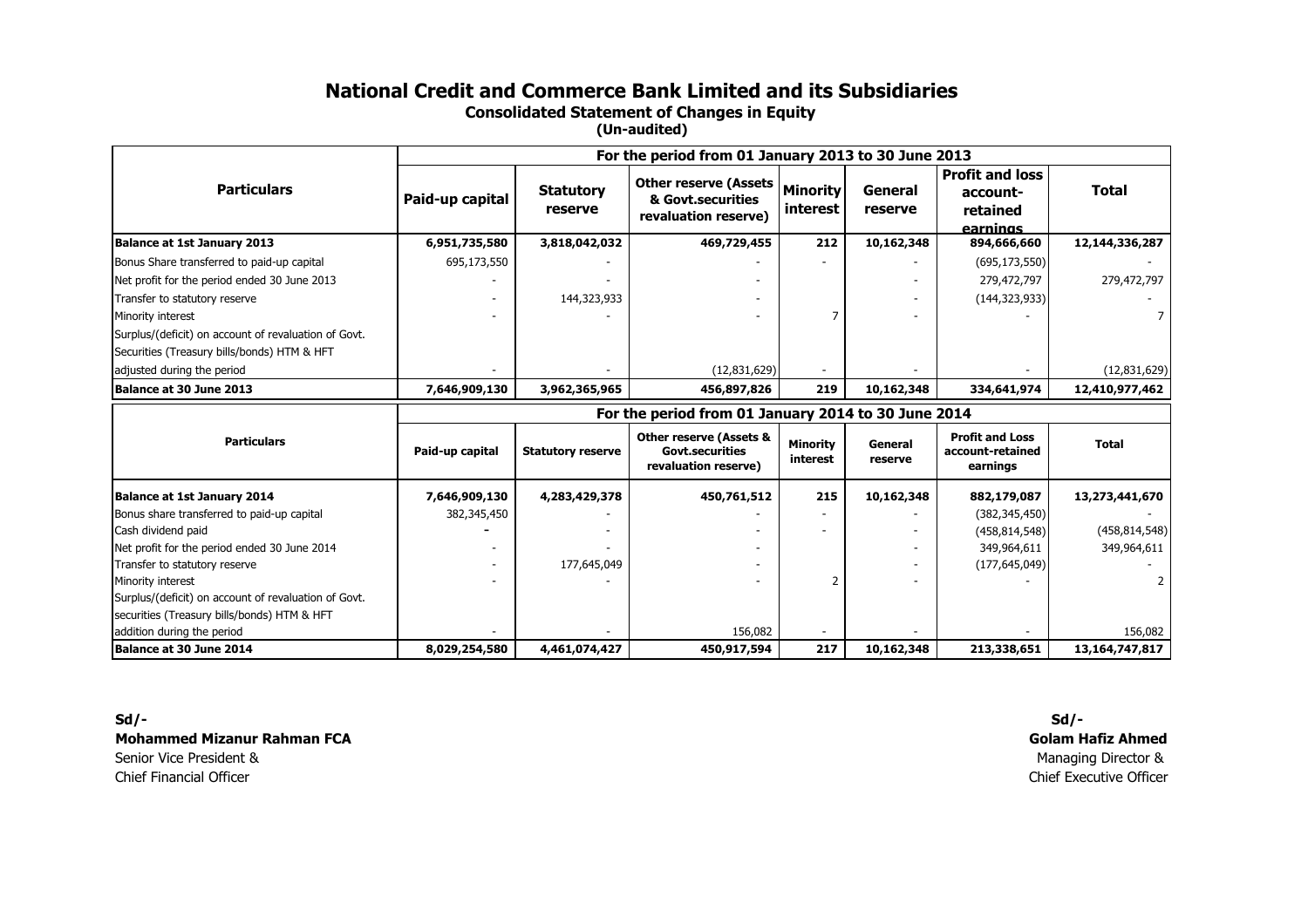## **National Credit and Commerce Bank Limited As at 30 June 2014 Balance Sheet (Un-audited)**

| <b>PROPERTY AND ASSETS</b>                                                                          | 30 June 2014<br><u>Taka</u>     | 31 December 2013<br><u>Taka</u> |
|-----------------------------------------------------------------------------------------------------|---------------------------------|---------------------------------|
| Cash in hand (including foreign currencies)<br>Balances with Bangladesh Bank and its agent bank (s) | 1,265,015,267                   | 1,256,477,852                   |
| (including foreign currencies)                                                                      | 8,713,338,010                   | 6,618,784,769                   |
| Balances with other banks & financial institutions<br>Money at call and short notice                | 2,376,139,453                   | 671,647,948                     |
| Investments                                                                                         | 30,402,883,411                  | 19,908,322,002                  |
| Loans and advances                                                                                  | 89,361,762,042                  | 88,146,509,331                  |
| Fixed Assets including premises, furniture and fixtures                                             | 1,720,770,154                   | 1,736,637,982                   |
| Other assets                                                                                        | 6,640,197,136                   | 5,689,537,290                   |
| Non-banking assets                                                                                  |                                 |                                 |
| <b>Total assets</b>                                                                                 | 140,480,105,473                 | 124,027,917,174                 |
| <b>LIABILITIES AND CAPITAL</b>                                                                      |                                 |                                 |
| <b>Liabilities:</b>                                                                                 |                                 |                                 |
| Borrowings from other banks, financial                                                              |                                 |                                 |
| institutions and agents                                                                             | 8,794,321,606                   | 2,757,729,890                   |
| Deposits and other accounts:                                                                        | 106,101,551,978                 | 98,229,442,528                  |
| Current deposits and other accounts                                                                 | 9,207,952,340                   | 8,086,739,211                   |
| Bills payable                                                                                       | 1,205,461,093                   | 1,319,767,208                   |
| Savings bank deposits                                                                               | 12,096,558,256                  | 11,167,226,439                  |
| Fixed deposits                                                                                      | 51,379,931,182                  | 47,844,992,750                  |
| Term deposits                                                                                       | 32,211,649,107                  | 29,810,716,920                  |
| Other liabilities                                                                                   | 12,448,186,320                  | 9,779,505,380                   |
| <b>Total liabilities</b>                                                                            | 127,344,059,904                 | 110,766,677,798                 |
| <b>Shareholders' equity</b>                                                                         |                                 |                                 |
| <b>Share capital</b>                                                                                |                                 |                                 |
| Paid up capital                                                                                     | 8,029,254,580                   | 7,646,909,130                   |
| Statutory reserve                                                                                   | 4,461,074,427                   | 4,283,429,378                   |
| General reserve                                                                                     | 10,162,348                      | 10,162,348                      |
| Other reserves-assets revaluation reserve                                                           | 450,917,594                     | 450,761,512                     |
| Profit & loss account-retained earnings                                                             | 184,636,620                     | 869,977,008                     |
| <b>Total shareholders' equity</b>                                                                   | 13,136,045,569                  | 13,261,239,376                  |
| <b>Total liabilities and shareholders' equity</b>                                                   | 140,480,105,473                 | 124,027,917,174                 |
| <b>Off balance sheet items</b>                                                                      |                                 |                                 |
| Acceptances and endorsements                                                                        | 12,380,593,178                  | 12,350,769,134                  |
| Letters of guarantee<br>Letters of credit issued                                                    | 10,860,869,273<br>8,885,069,259 | 6,148,244,590                   |
| Bills for collection                                                                                | 7,484,626                       | 7,725,862,083<br>3,894,651      |
| Others                                                                                              | 172,745,000                     | 7,028,000                       |
| <b>Total off balance sheet items</b>                                                                | 32,306,761,336                  | 26,235,798,458                  |
|                                                                                                     |                                 |                                 |

**Mohammed Mizanur Rahman FCA** Senior Vice President & Chief Financial Officer

**Sd/- Sd/-** Chief Executive Officer Managing Director & **Golam Hafiz Ahmed**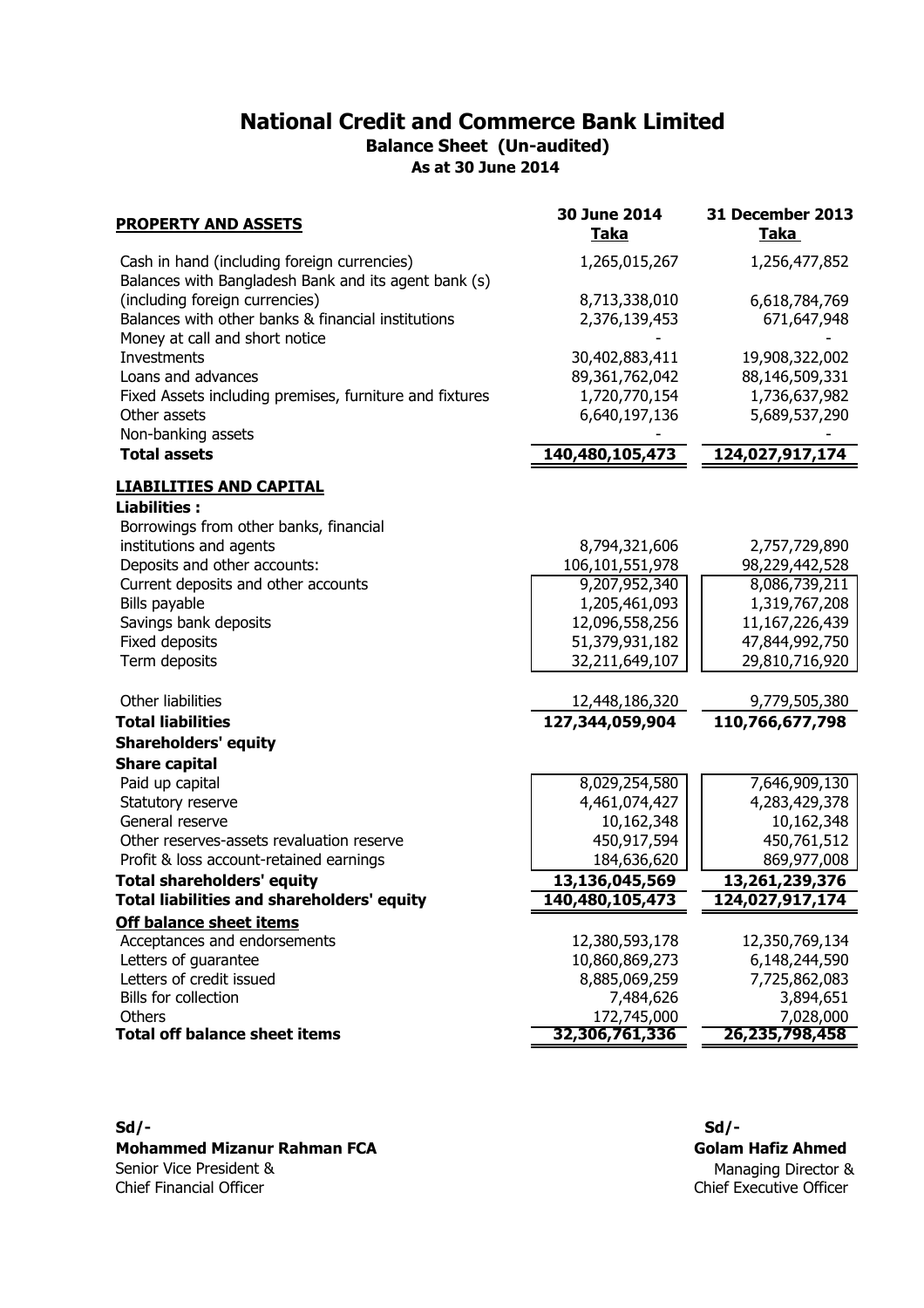**Profit and Loss Account (Un-audited)**

**For the half-year/quarter ended 30 June 2014**

|                                                | Half-year ended                 |                 | <b>Quarter ended</b> |                  |  |
|------------------------------------------------|---------------------------------|-----------------|----------------------|------------------|--|
| <b>Income and expenditure</b>                  | 01 January 2014 01 January 2013 |                 | 01 April 2014 to     | 01 April 2013 to |  |
|                                                | to 30 June 2014                 | to 30 June 2013 | 30 June 2014         | 30 June 2013     |  |
|                                                | Taka                            | Taka            | Taka                 | Taka             |  |
| Interest income                                | 6,134,836,661                   | 5,972,895,564   | 3,020,456,704        | 2,991,049,570    |  |
| Less: Interest paid on deposits and borrowings | 4,890,906,864                   | 5,229,212,922   | 2,484,965,723        | 2,598,873,829    |  |
| <b>Net interest income</b>                     | 1,243,929,797                   | 743,682,642     | 535,490,981          | 392,175,741      |  |
| Income from investments                        | 1,190,675,382                   | 1,368,643,198   | 706,088,534          | 724,721,653      |  |
| Commission, exchange and brokerage             | 423,011,054                     | 458,709,716     | 214,409,729          | 257,805,444      |  |
| Other operating income                         | 185,204,140                     | 177,951,819     | 117,931,847          | 125,369,788      |  |
| <b>Total operating income</b>                  | 3,042,820,373                   | 2,748,987,375   | 1,573,921,091        | 1,500,072,626    |  |
| Salary and allowances                          | 801,592,626                     | 678,645,392     | 381,192,434          | 374,948,374      |  |
| Rent, taxes, insurance, electricity etc.       | 133,016,393                     | 117,253,011     | 75,619,164           | 61,766,372       |  |
| Legal expenses                                 | 10,277,196                      | 4,425,502       | 7,389,999            | 2,340,613        |  |
| Postage, stamp, telecommunication etc.         | 13,899,911                      | 13,435,419      | 7,387,026            | 6,329,806        |  |
| Stationery, printing, advertisement etc.       | 40,954,291                      | 44,075,258      | 18,073,505           | 21,146,759       |  |
| Managing Director's salary and allowances      | 3,449,516                       | 4,540,000       | 1,564,516            | 1,770,000        |  |
| Director's fees                                | 755,000                         | 615,000         | 430,000              | 390,000          |  |
| Audit fees                                     |                                 |                 |                      |                  |  |
| Depreciation and repairs of Bank's assets      | 181,772,507                     | 150,891,256     | 99,323,378           | 77,696,536       |  |
| Other expenses                                 | 105,943,868                     | 141,399,449     | 54,822,679           | 75,187,351       |  |
| <b>Total operating expense</b>                 | 1,291,661,308                   | 1,155,280,287   | 645,802,701          | 621,575,811      |  |
| <b>Profit before provisions</b>                | 1,751,159,065                   | 1,593,707,088   | 928,118,390          | 878,496,815      |  |
| Provision for loans and advances               | 740,051,567                     | 787,049,651     | 373,640,284          | 528,038,931      |  |
| Specific provision                             | 720,179,548                     | 841,059,054     | 374,568,393          | 637,306,931      |  |
| General provision                              | 19,872,019                      | (54,009,403)    | (928, 109)           | (109, 268, 000)  |  |
| Provision for off-balance sheet exposures      | 61,668,264                      | 61,344,675      | 21,671,294           | 10,863,469       |  |
| Provision for investment fluctuation in shares | 70,911,896                      | 12,742,891      | 68,969,795           | (136, 935, 301)  |  |
| Provision for other assets                     | (9,697,909)                     | 10,950,207      | (11, 826, 783)       | 10,950,207       |  |
| <b>Total provisions</b>                        | 862,933,818                     | 872,087,424     | 452,454,590          | 412,917,306      |  |
| <b>Profit before tax</b>                       | 888,225,247                     | 721,619,664     | 475,663,800          | 465,579,509      |  |
| Provision for tax                              | 554,760,589                     | 518,824,219     | 246,238,074          | 329,281,616      |  |
| Current tax                                    | 523,747,479                     | 491,983,724     | 207,747,963          | 302,441,121      |  |
| Deferred tax                                   | 31,013,110                      | 26,840,495      | 38,490,111           | 26,840,495       |  |
| <b>Profit after tax</b>                        | 333,464,658                     | 202,795,445     | 229,425,726          | 136,297,893      |  |
| Add: Profit brought forward from last period   | 28,817,011                      | 197,458,663     | 28,817,011           | 197,458,663      |  |
| <b>Total profit available for distribution</b> | 362,281,669                     | 400,254,108     | 258,242,737          | 333,756,556      |  |
| <b>Appropriation</b>                           |                                 |                 |                      |                  |  |
| Statutory reserve                              | 177,645,049                     | 144,323,933     | 95,132,760           | 93,115,902       |  |
|                                                | 177,645,049                     | 144,323,933     | 95,132,760           | 93,115,902       |  |
| Surplus in profit & loss account               | 184,636,620                     | 255,930,175     | 163,109,977          | 240,640,654      |  |
| Earnings per share (EPS)                       | 0.42                            | 0.27            | 0.29                 | 0.18             |  |
|                                                |                                 |                 |                      |                  |  |

**Sd/- Sd/- Mohammed Mizanur Rahman FCA** Senior Vice President & Chief Financial Officer

**Golam Hafiz Ahmed** Managing Director & Chief Executive Officer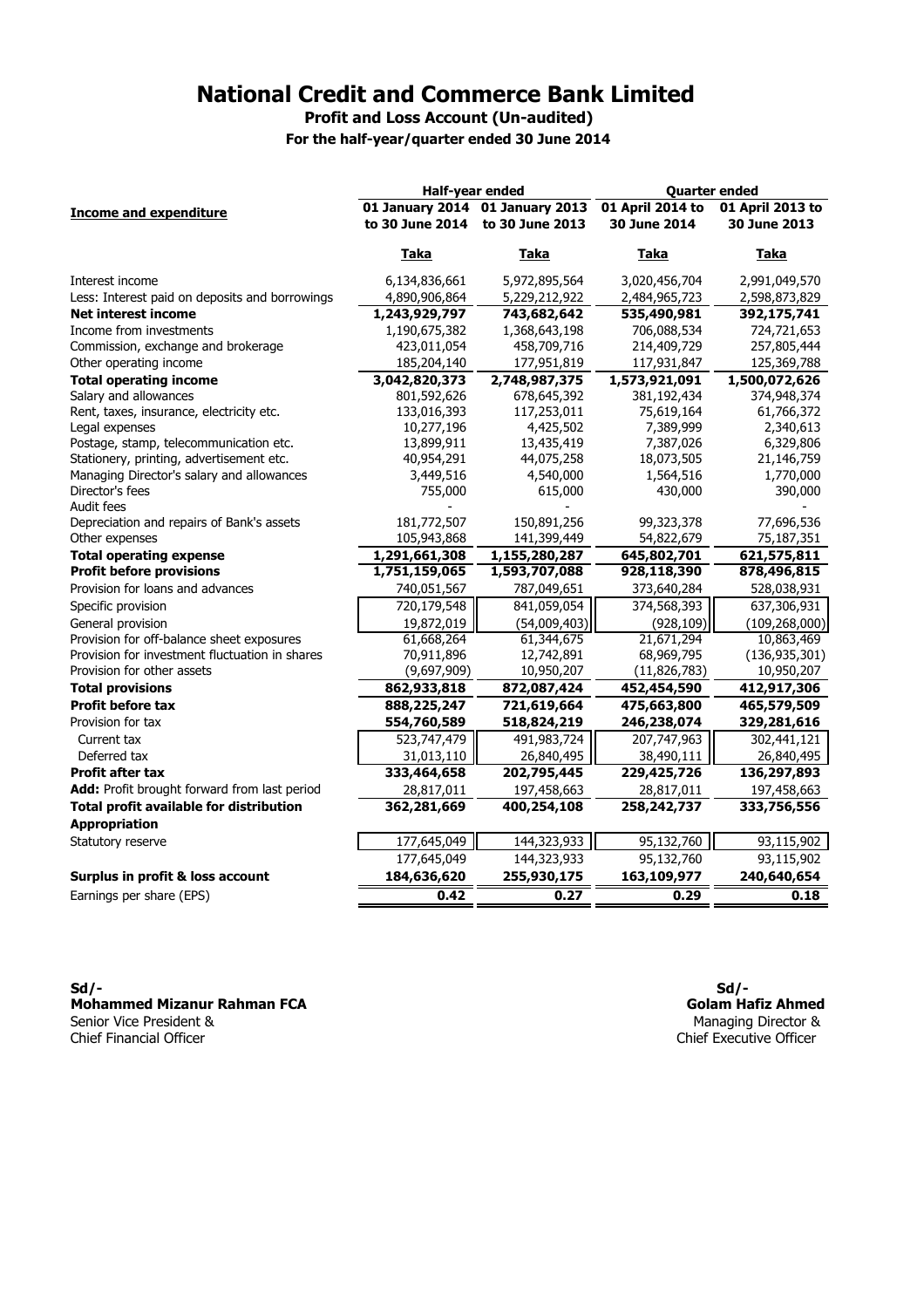**Cash Flow Statement (Un-audited) For the half-year ended 30 June 2014**

| <b>Particulars</b>                                                                            | 01 January 2014<br>to 30 June 2014 | <b>01 January 2013</b><br>to 30 June 2013 |
|-----------------------------------------------------------------------------------------------|------------------------------------|-------------------------------------------|
|                                                                                               | Taka                               | Taka                                      |
| A) Cash flows from operating activities                                                       |                                    |                                           |
| Interest received in cash                                                                     | 6,943,658,496                      | 6,775,776,448                             |
| Interest paid by cash                                                                         | (3,790,045,073)                    | (4,464,698,594)                           |
| Dividend received                                                                             | 37,188,427                         | 14,782,149                                |
| Fees and commission received in cash                                                          | 312,097,322                        | 319,147,612                               |
| Recoveries of loans previously written off                                                    | 8,853,112                          | 9,442,338                                 |
| Cash paid to employees                                                                        | (805, 042, 142)                    | (683, 185, 392)                           |
| Cash paid to suppliers                                                                        | (104, 552, 946)                    | (162, 734, 447)                           |
| Income tax paid                                                                               | (641, 404, 779)                    | (836, 656, 376)                           |
| Received from other operating activities                                                      | 529,776,387                        | 704,047,859                               |
| Paid for other operating activities                                                           | (305, 970, 389)                    | (231, 861, 818)                           |
| Operating profit before changes in operating                                                  | 2,184,558,415                      | 1,444,059,779                             |
| assets and liabilities                                                                        |                                    |                                           |
| Increase/(Decrease) in operating assets and liabilities                                       |                                    |                                           |
| Purchase-sale of trading securities                                                           | (10,617,848,661)                   | 3,236,681,668                             |
| Loans and advances to other banks                                                             |                                    |                                           |
| Loans and advances to customers (other than Banks)                                            | (1, 215, 252, 711)                 | (2, 131, 196, 085)                        |
| Other assets                                                                                  | (193, 707, 687)                    | (217, 444, 472)                           |
| Deposit from other banks/borrowings                                                           | 3,680,017,583                      | (2,607,251,250)                           |
| Deposits from customers (other than Banks)                                                    | 8,072,109,450                      | 125,098,846                               |
| Other liabilities account of customers                                                        | (342, 504, 654)                    | (185, 591, 510)                           |
| Other liabilities                                                                             | 547,249,079                        | 219,784,841                               |
| Net cash received from operating activities<br><b>B) Cash flows from investing activities</b> | 2,114,620,814                      | (115, 858, 183)                           |
| Proceeds from sale of securities                                                              | 171,439,445                        | 109,628,208                               |
| Payment for purchase of securities                                                            | (104, 081, 449)                    | (125, 675, 279)                           |
| Purchase of property, plant & equipments                                                      | (53, 582, 370)                     | (79, 431, 073)                            |
| Sales proceeds of fixed assets                                                                | 931,562                            | 1,665,006                                 |
| Net cash used in investing activities                                                         | 14,707,188                         | (93, 813, 138)                            |
| C) Cash flows from financing activities                                                       |                                    |                                           |
| Received from issue of loan capital and debt securities                                       | 2,156,574,133                      | (90, 916, 869)                            |
| Cash dividend paid                                                                            | (458, 814, 548)                    |                                           |
| Net cash received from financing activities                                                   | 1,697,759,585                      | (90, 916, 869)                            |
| D) Net increase/(decrease) in cash (A+B+C)                                                    | 3,827,087,587                      | (300, 588, 190)                           |
| Effects of exchange rate changes on cash                                                      |                                    |                                           |
| and cash-equivalents                                                                          |                                    |                                           |
| E) Opening cash and cash-equivalents                                                          | 8,532,347,743                      | 9,034,009,417                             |
| F) Closing cash and cash-equivalents $(D+E)$                                                  | 12,359,435,330                     | 8,733,421,227                             |

**Mohammed Mizanur Rahman FCA** Senior Vice President & Chief Financial Officer Chief Executive Officer

**Sd/- Sd/-** Managing Director & **Golam Hafiz Ahmed**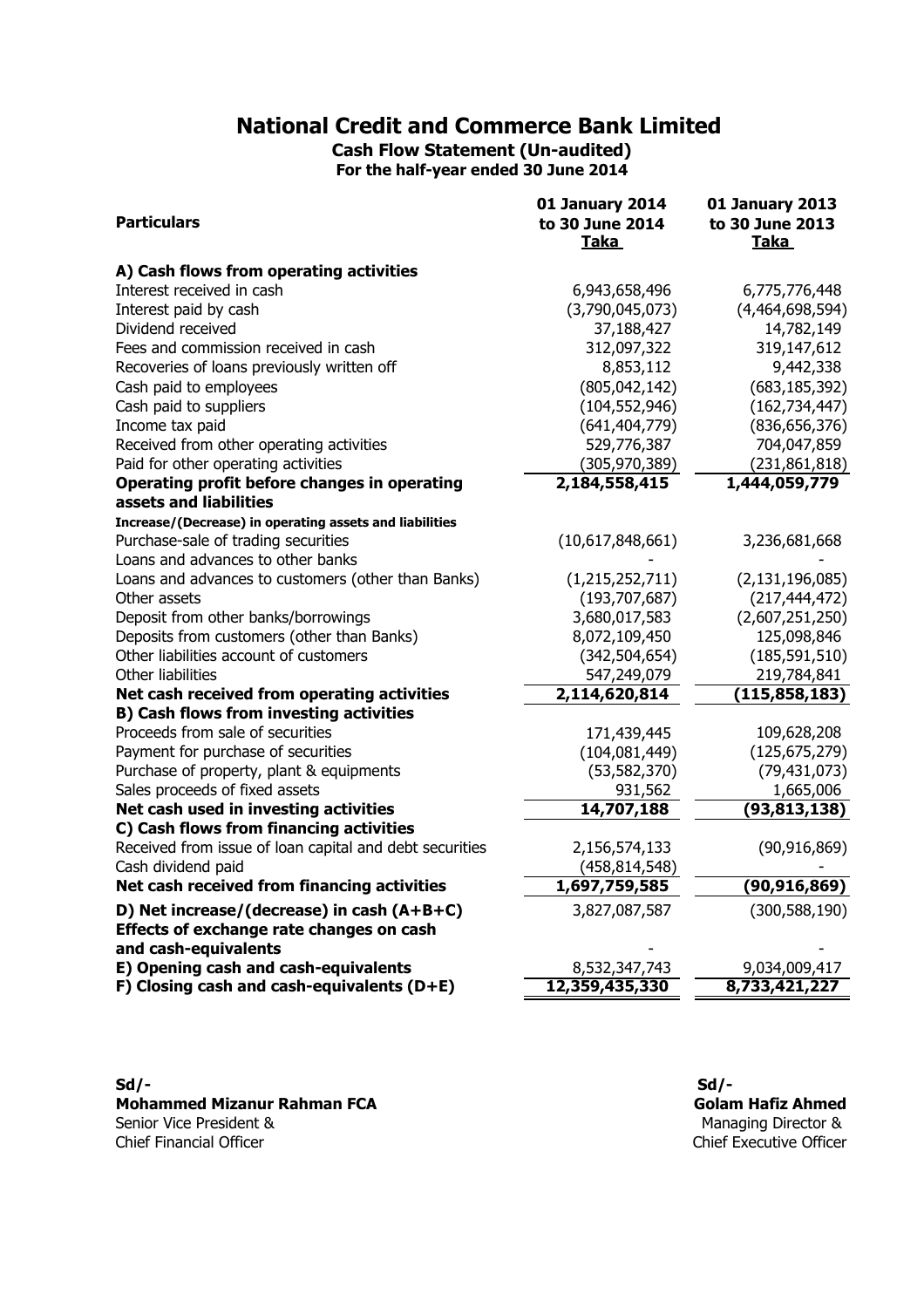**Statement of Changes in Equity** 

**(Un-audited)**

|                                                      | For the period from 01 January 2013 to 30 June 2013 |                             |                        |                                                                                        |                                                            |                                |
|------------------------------------------------------|-----------------------------------------------------|-----------------------------|------------------------|----------------------------------------------------------------------------------------|------------------------------------------------------------|--------------------------------|
| <b>Particulars</b>                                   | Paid-up capital                                     | <b>Statutory</b><br>reserve | General<br>reserve     | <b>Other reserve</b><br>(Assets &<br><b>Govt.securities</b><br>revaluation<br>reserve) | <b>Profit and loss</b><br>account-<br>retained<br>earnings | <b>Total</b>                   |
| <b>Balance at 1st January 2013</b>                   | 6,951,735,580                                       | 3,818,042,032               | 10,162,348             | 469,729,455                                                                            | 886,147,736                                                | 12,135,817,151                 |
| Bonus share transferred to paid-up capital           | 695,173,550                                         |                             |                        |                                                                                        | (695, 173, 550)                                            |                                |
| Net profit for the period ended 30 June 2013         |                                                     |                             |                        |                                                                                        | 202,795,445                                                | 202,795,445                    |
| Transfer to statutory reserve                        |                                                     | 144,323,933                 |                        |                                                                                        | (144, 323, 933)                                            |                                |
| Surplus/(deficit) on account of revaluation of Govt. |                                                     |                             |                        |                                                                                        |                                                            |                                |
| Securities (Treasury Bills/Bonds) HTM & HFT          |                                                     |                             |                        |                                                                                        |                                                            |                                |
| adjusted during the period                           |                                                     |                             |                        | (12, 831, 629)                                                                         |                                                            | (12,831,629)                   |
| Balance at 30 June 2013                              | 7,646,909,130                                       | 3,962,365,965               | 10,162,348             | 456,897,826                                                                            | 249,445,698                                                | 12,325,780,967                 |
|                                                      | For the period from 01 January 2014 to 30 June 2014 |                             |                        |                                                                                        |                                                            |                                |
|                                                      |                                                     |                             |                        |                                                                                        |                                                            |                                |
| <b>Particulars</b>                                   | Paid-up capital                                     | <b>Statutory reserve</b>    | <b>General reserve</b> | Other reserve<br>(Assets &<br><b>Govt.securities</b><br>revaluation                    | <b>Profit and loss</b><br>account-retained<br>earnings     | <b>Total</b>                   |
| <b>Balance at 1st January 2014</b>                   | 7,646,909,130                                       | 4,283,429,378               | 10,162,348             | reserve)<br>450,761,512                                                                | 869,977,009                                                | 13,261,239,377                 |
| Bonus share transferred to paid-up capital           | 382,345,450                                         |                             |                        |                                                                                        | (382, 345, 450)                                            |                                |
| Cash dividend paid                                   |                                                     |                             |                        |                                                                                        | (458, 814, 548)                                            |                                |
| Net profit for the period ended on 30 June 2014      |                                                     |                             |                        |                                                                                        | 333,464,658                                                | (458, 814, 548)<br>333,464,658 |
| Transfer to statutory reserve                        |                                                     | 177,645,049                 |                        |                                                                                        | (177, 645, 049)                                            |                                |
| Surplus/(deficit) on account of revaluation of Govt. |                                                     |                             |                        |                                                                                        |                                                            |                                |
| Securities (Treasury bills/bonds) HTM & HFT          |                                                     |                             |                        |                                                                                        |                                                            |                                |
| made during the period                               |                                                     |                             |                        | 156,082                                                                                |                                                            | 156,082                        |

**Sd/- Sd/- Mohammed Mizanur Rahman FCA**Senior Vice President &Chief Financial Officer

Chief Executive Officer **Golam Hafiz Ahmed**Managing Director &